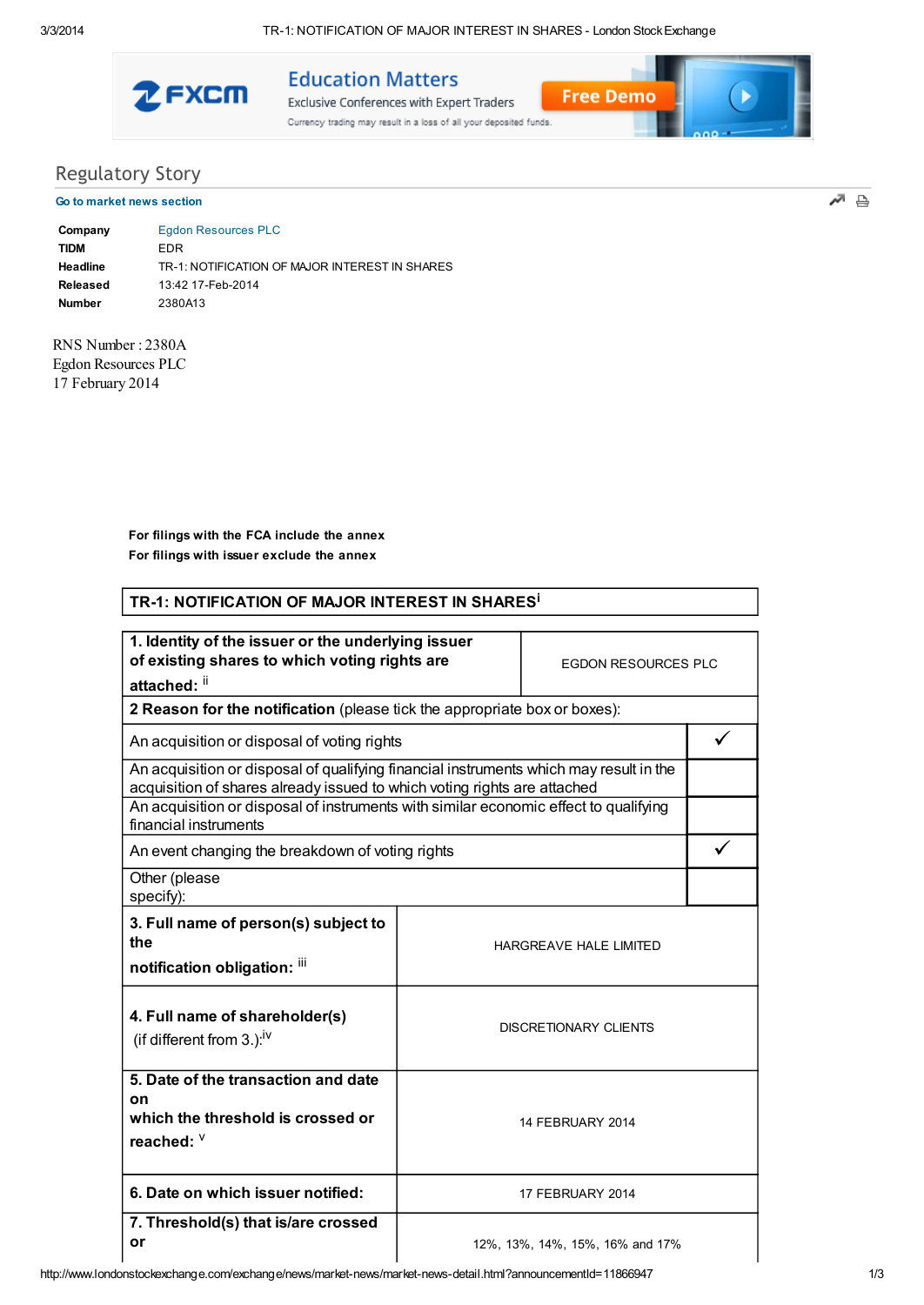reached: <sup>vi, vii</sup>

| 8. Notified details:                         |                                                               |                         |                                                      |            |                     |                  |               |                    |
|----------------------------------------------|---------------------------------------------------------------|-------------------------|------------------------------------------------------|------------|---------------------|------------------|---------------|--------------------|
| A: Voting rights attached to shares vili, ix |                                                               |                         |                                                      |            |                     |                  |               |                    |
| Class/type of<br>shares                      | <b>Situation previous</b><br>to the triggering<br>transaction |                         | Resulting situation after the triggering transaction |            |                     |                  |               |                    |
| if possible<br>using                         | <b>Number</b><br>οf                                           | <b>Number</b><br>οf     | <b>Number</b><br>of shares                           |            | rights              | Number of voting | x             | % of voting rights |
| the ISIN CODE                                | <b>Shares</b>                                                 | Voting<br><b>Rights</b> | <b>Direct</b>                                        | Indirect   | <b>Direct</b><br>xi | Indirect<br>xii  | <b>Direct</b> | Indirect           |
| GB00B28YML29                                 | 15,493,500                                                    | 15,493,500              |                                                      | 24,993,000 |                     | 24,993,000       |               | 17.2622%           |

| <b>B: Qualifying Financial Instruments</b>           |                      |                              |                                                                                    |             |
|------------------------------------------------------|----------------------|------------------------------|------------------------------------------------------------------------------------|-------------|
| Resulting situation after the triggering transaction |                      |                              |                                                                                    |             |
| Type of financial                                    | Expiration           | Exercise/                    | Number of voting                                                                   | % of voting |
| instrument                                           | date <sup>Xiii</sup> | <b>Conversion Period XIV</b> | rights that may be<br>acquired if the<br>instrument is<br>exercised/<br>converted. | rights      |
|                                                      |                      |                              |                                                                                    |             |

| C: Financial Instruments with similar economic effect to Qualifying Financial Instruments XV, XVI |                   |                                                      |                                                           |                                                       |                            |       |
|---------------------------------------------------------------------------------------------------|-------------------|------------------------------------------------------|-----------------------------------------------------------|-------------------------------------------------------|----------------------------|-------|
|                                                                                                   |                   | Resulting situation after the triggering transaction |                                                           |                                                       |                            |       |
| Type of<br>financial<br>instrument                                                                | Exercise<br>price | Expiration date XVII                                 | Exercise/<br><b>Conversion</b><br>period <sup>XVIII</sup> | Number of<br>voting rights<br>instrument<br>refers to | % of voting rights XIX, XX |       |
|                                                                                                   |                   |                                                      |                                                           |                                                       | <b>Nominal</b>             | Delta |
|                                                                                                   |                   |                                                      |                                                           |                                                       |                            |       |

| Total (A+B+C)           |                             |  |
|-------------------------|-----------------------------|--|
| Number of voting rights | Percentage of voting rights |  |
| 24,993,000              | 17.2622%                    |  |

| 9. Chain of controlled undertakings through which the voting rights and/or the                                                                                                                                                                                         |  |  |
|------------------------------------------------------------------------------------------------------------------------------------------------------------------------------------------------------------------------------------------------------------------------|--|--|
| financial instruments are effectively held, if applicable: XXI                                                                                                                                                                                                         |  |  |
| 16,782,000 of these shares are held for unit trusts operated by Marlborough Fund Managers<br>Ltd for whom Hargreave Hale Ltd manages the portfolio of investments on a discretionary<br>basis. The remaining balance is held on behalf of other discretionary clients. |  |  |

| <b>Proxy Voting:</b>          |  |
|-------------------------------|--|
| 10. Name of the proxy holder: |  |